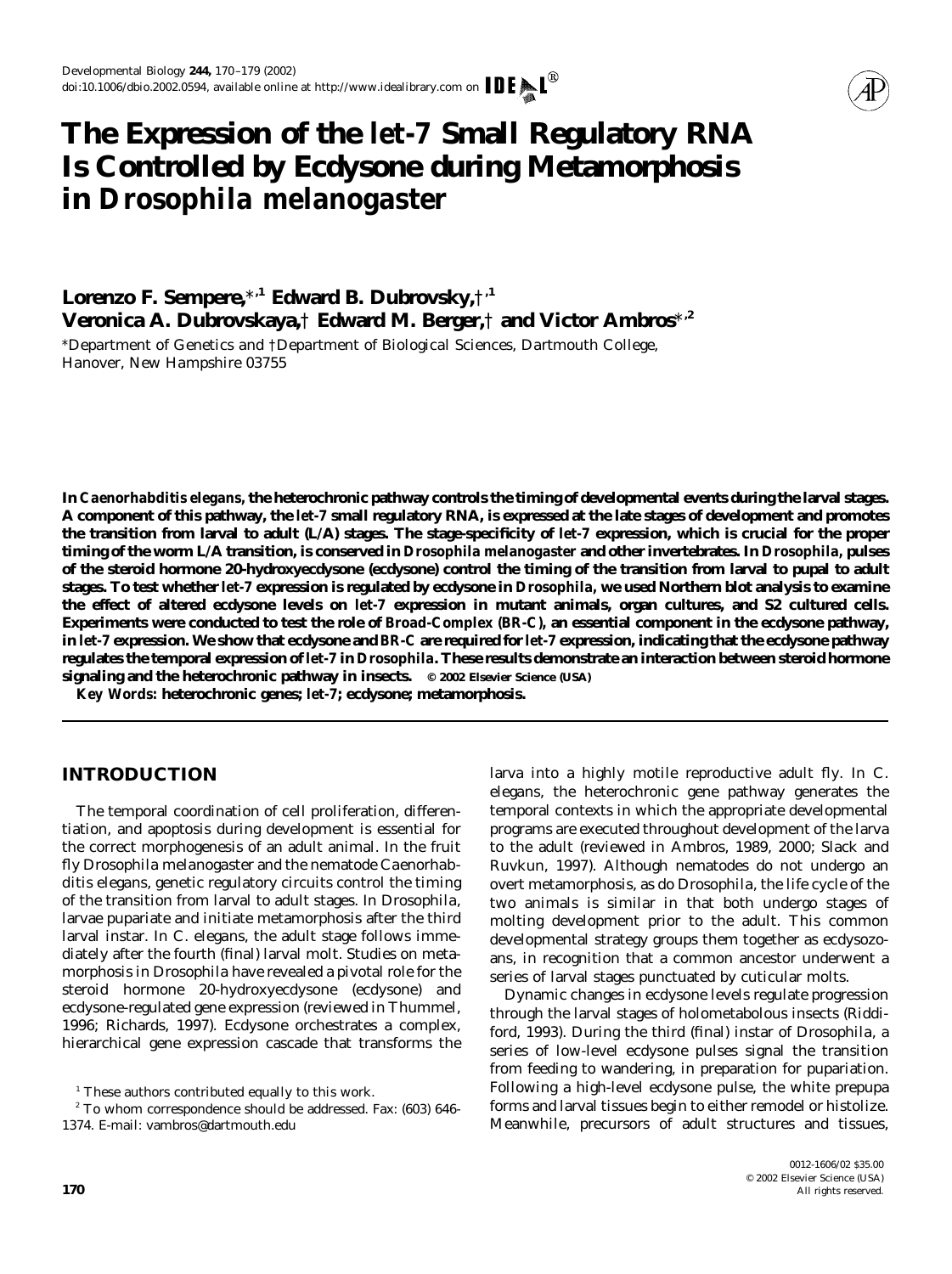which include the imaginal discs, histoblasts, and imaginal cell nests along the midgut initiate their proliferation and differentiation programs. Some 10–12 h after puparium formation, a second ecdysone pulse leads to head eversion and pupa formation. A broad and high-level peak of ecdysone secretion during the pupal stage triggers the terminal differentiation of the adult structures.

Ecdysone pulses trigger each developmental transition by initiating a program of downstream gene expression. Ecdysone binds a heterodimeric protein receptor, composed of an ecdysone receptor subunit (EcR) and an RXR-like subunit encoded by the ultraspiracle (*usp*) gene (Thomas *et al.,* 1993; Yao *et al.,* 1993). The ecdysone-receptor complex binds to a *cis*-acting regulatory element, known as the ecdysone response element (EcRE) in the enhancers of specific target genes, thereby causing an increase in target gene transcription. According to the Ashburner model (Ashburner *et al.,* 1974), postlarval development begins by the hormone-dependent activation of a small set of "early" genes that include *Broad-Complex (BR-C), E74,* and *E75*. Each of these genes encodes a complex set of protein isoforms that function as sequence-specific DNA binding proteins and transcriptional regulators (Burtis *et al.,* 1990; Segraves and and Hogness, 1990; Thummel *et al.,* 1990, DiBello *et al.,* 1991). The protein products of early genes activate a second cascade of gene expression, the "late" genes, and inhibit early gene expression by feedback. The outcome of this unfolding genetic cascade is manifest at the cell and tissue levels as biochemical and morphological differentiation.

In *C. elegans,* a newly hatched larva develops through four larval stages (L1 to L4), punctuated by molts, to a reproductive adult. Blast cells, set aside during embryogenesis, divide during the larval stages and give rise to stagespecific larval features, and the adult-specific reproductive structures (Sulston and Horvitz, 1977). The heterochronic genes *lin-4* and *let-7* are crucial for promoting the transitions from early to late developmental programs (Lee *et al.,* 1993; Reinhart *et al.,* 2000). *lin-4* and *let-7* are small regulatory RNAs (22 and 21 nucleotides, respectively), which act as translational repressors by base-pairing with the 3-UTRs of their target gene mRNAs (Lee *et al.,* 1993; Reinhart *et al.,* 2000). The accumulation of *lin-4* RNA at the beginning of the L2 stage downregulates the protein levels of its target genes, *lin-14* and *lin-28,* and permits the coordinated transition from L1 to later programs (Ambros, 1989; Ruvkun and Giusto, 1989; Ambros and Moss, 1994; Ha *et al.,* 1996; Moss *et al.,* 1997; Olsen and Ambros, 1999). Similarly, the accumulation of *let-7* RNA at the beginning of the L4 stage downregulates *lin-41* (Slack *et al.,* 2000) and possibly *lin-57* (A. Rougvie, personal communication) and promotes the larval to adult (L/A) transition from L4 to adult programs (Reinhart *et al.,* 2000).

The participation of two small regulatory RNAs in the heterochronic pathway raises the question of whether similar regulatory RNAs could be involved in the control of postembryonic development in other animals. Indeed, *let-7*



**FIG. 1.** Developmental profile of *let-7* RNA accumulation in the wild type. (A) Canton-S animals synchronized at egg laying were harvested before and after puparium formation (PF; 0 h). Shaded bars at top represent the ecdysone titer (Richards, 1981; Riddiford, 1993); darker colors indicate higher titers. Vertical lines mark the transition between indicated developmental stages. (B) Northern blot used for the quantification of *let-7* expression; *U6* hybridization was used as loading control and levels of *let-7* RNA are quantified relative to *U6* (see Materials and Methods).

is conserved across the bilaterian clade, including flies and humans (Pasquinelli *et al.,* 2000). In invertebrates, *let-7* RNA expression coincides with the onset of the L/A transition. Similarly, *let-7* expression is upregulated during vertebrate development, although at somewhat different stages depending on the species (Pasquinelli *et al.,* 2000). Studies in human (Pasquinelli *et al.,* 2000) and murine (L.F.S. and V.A., unpublished observations) cell lines demonstrate the presence of high levels of *let-7* RNA in mature cell types (e.g., brain and lung) and marginal *let-7* expression in immature or totipotent cell types (bone marrow and murine embryonic stem cell). Taken together, these observations suggest a general role for *let-7* in the terminal differentiation of bilaterians (Pasquinelli *et al.,* 2000).

In *Drosophila, let-7* RNA first appears at the end of the third larval instar, a few hours before puparium formation, and reaches high levels during pupal development (Fig. 1; Pasquinelli *et al.,* 2000; Hutvagner *et al.,* 2001). Given the leading role of ecdysone in the temporal coordination of metamorphosis, we investigated whether the expression of *let-7* in *Drosophila* is dependent on the ecdysone gene pathway. In this report, we demonstrate that ecdysone and the early ecdysone-inducible gene *BR-C* are required for *let-7* expression in intact animals, organ cultures, and S2 cells. These results suggest that hormone-induced expression of *let-7* could control developmental stage transitions in animals.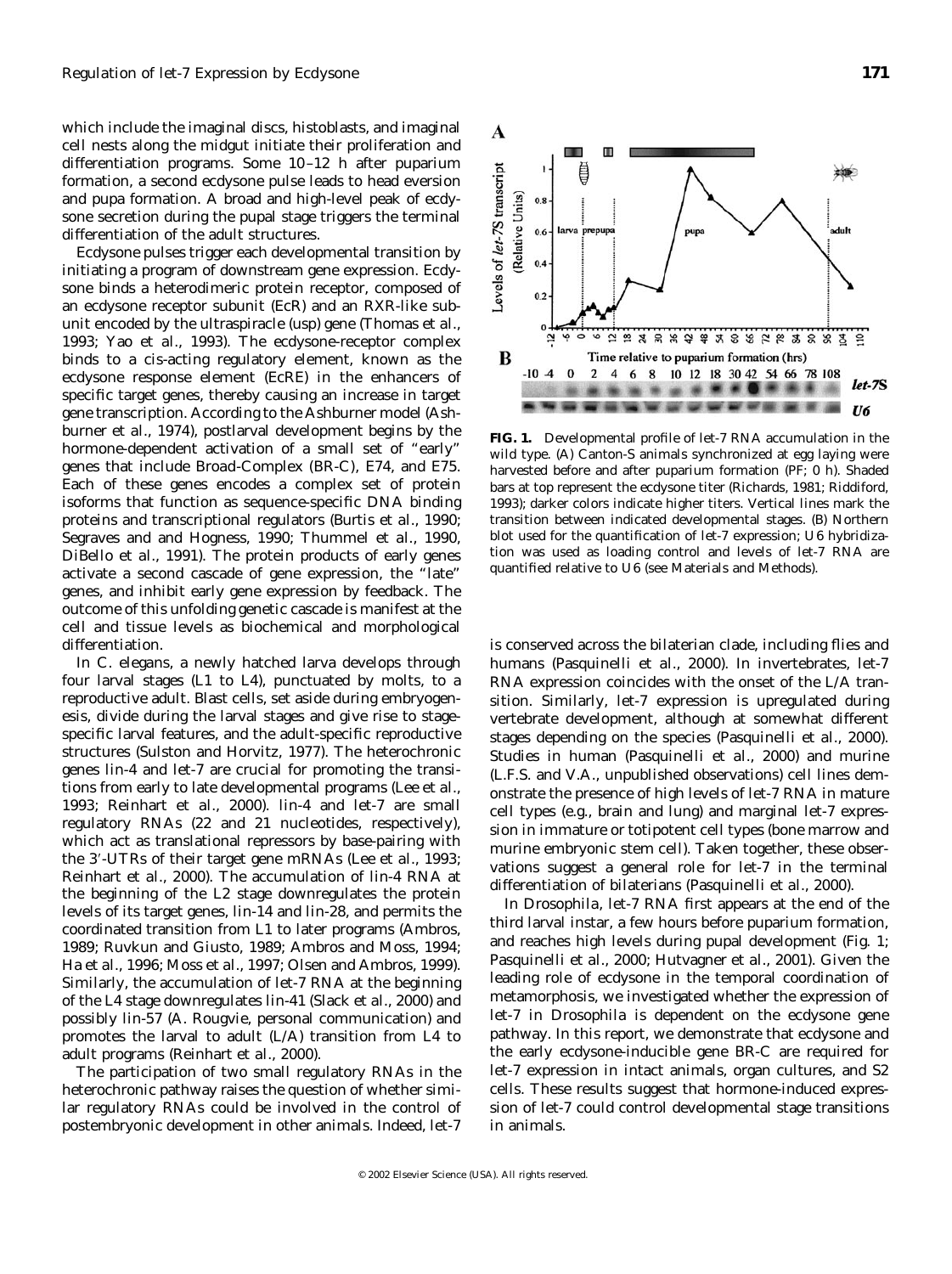# **MATERIALS AND METHODS**

## *Drosophila: Strains, Staging, and in Vitro Incubation*

*Drosophila* stocks were maintained on a standard cornmealyeast-agar medium at  $25^{\circ}$ C. The *npr<sup>6</sup>* and *ecd<sup>1</sup>* (obtained from Bloomington Stock Center, #218) mutants are described elsewhere (Lindsley and Zimm, 1992). The mutation  $npr^6$  is a lethal noncomplementing allele in the *BR-C* locus (Belyaeva *et al.,* 1981). *BR-C* is represented by at least three genetic subfunctions: *rbp, br,* and  $I(1)2Bc$ , all of which are affected in the *npr<sup>6</sup>* mutant. *npr<sup>6</sup>* is maintained in *cis* to a *yellow* (*y*) mutation in a stock with the *FM6-l* balancer chromosome and a duplication,  $Dp(1;Y)y^267g$ , which is a translocation of 1A-to-2B17-18 to the Y chromosome. The homozygous *npr6* animals were identified by their brownish mouthparts, resulting from the *yellow* mutation. They develop with a delay of 1 to 2 days and reach their normal size by 130–140 h, then live for several more days and die as third-instar larvae without any sign of puparium formation (PF).

Animals were synchronized from egg laying. After hatching, first-instar larvae were hand-collected in groups of 50–70 animals and placed on a standard agar media supplied with the yeast paste. Larvae were allowed to develop at 20 or 25°C or shifted to a restrictive 29°C at an appropriate stage. Developmental landmarks, including hatching, larval molting, pupariation, and eclosion, were used for more precise staging (Zhimulev and Kolesnikov, 1975). For recovery of prepupal, pupal, and adult stages, animals were synchronized at PF and harvested at time intervals thereafter. The time points are approximate: an estimated  $\pm 2$  h for prepupae, and  $\pm 6$  h for pupae and adult flies. For nonpupariating  $ecd<sup>1</sup>$  animals grown at the restrictive temperature (29°C), stage was determined with reference to PF in *ecd<sup>1</sup>* animals grown in parallel at 20°C. In *vitro* organ culture was essentially performed as described (Andres and Thummel, 1994), except that Schneider's medium was used.

#### *Cell Culture and Ecdysone Treatment*

*Drosophila* S2 cells were cultured in Schneider's medium (Gibco) supplemented with 10% fetal bovine serum at 25°C. Ecdysone treatment was as follows: cells were plated in  $25 \text{ cm}^2$ flasks containing 4 ml of medium and allowed to grow for 48 h when they reach 80% of confluence. 20-hydroxyecdysone (Sigma) was then added (1000 $\times$  stock in H<sub>2</sub>O) to a final concentration of  $5 \times 10^{-6}$ M. Control cells were treated with an equal volume of H<sub>2</sub>O.

## *RNA Interference*

A fragment of 700 bp corresponding to the core region of *BR-C* isoforms (DiBello *et al.,* 1991; Bayer *et al.,* 1996) was PCR amplified with T7/*BR-C*sense and T3/*BR-C*antisense primers from Z4 cDNA clone 28-I (Bayer *et al.,* 1996). A control fragment of 550 bp was PCR amplified with T7/mocksense and T3/mockantisense from *C. elegans* genomic DNA. Primers contained T3 or T7 promoter sites at their 5' ends. PCR products flanked by T3/T7 promoter sites were gel-extracted with Qiaquick Gel Extraction kit (Qiagen) and used to synthesize sense (T7 RNA pol) and antisense RNA (T3 RNA pol) with T3/T7 MEGAscript kit (Ambion). Sense and antisense RNAs were annealed by heating at 95°C for 5 min, followed by 65°C for 30 min, and cooling down slowly to room temperature. The formation of dsRNA was confirmed by 1% agarose electro-

phoresis. dsRNAs were stored at  $-20^{\circ}$ C. S2 cells were transfected with 40 μg of dsRNA essentially as described (Clemens *et al.,* 2000).

#### *Northern Blot Analysis*

Total RNA was extracted from animals, tissues, or S2 cells by using the Trizol method (Gibco). Animals were homogenized in 2 mL of Trizol with a dounce glass homogenizer prior to extraction. Total RNA was resuspended in RNAse-free  $H_2O$ . Total RNA, 10  $\mu$ g per lane, in formamide loading buffer (Ambion) was heated at 90°C for 3 min, and electrophoretically separated through a 12% denaturing urea-polyacrylamide gel ( $8 \times 6 \times 0.2$  cm) at 125 V for 2 h in  $1\times$  TBE at 25°C. RNA was electrophoretically transferred to a Zetaprobe membrane (Biorad) at 80 V for 1 h in  $0.5 \times$  TBE at 4°C. RNA was cross-linked to the membrane by UV irradiation (1200 mJ; Stratagene UV Stratalinker), subsequently the membrane was baked at 80°C for 30 min. *let-7* and *U6* antisense StarFire (Integrated DNA Technologies) radiolabeled probes were prepared by incorporation of  $[\alpha^{-32}P]$ dATP 6000 Ci/mmol as recommended by the vendor. For *let-7* probe, membranes were hybridized for 24 h at 42°C in 7% SDS. 0.2 M Na<sub>2</sub>PO<sub>4</sub>, pH 7.2, and washed twice with  $2 \times$ SSPE 0.1% SDS, and once with  $1\times$  SSPE 0.1% SDS, and  $0.5\times$  SSPE 0.1% SDS at 42°C. For *U6* probe, membranes were hybridized overnight at  $42^{\circ}$ C in 7% SDS 0.05 M Na<sub>2</sub>PO<sub>4</sub>, pH 7.2, and washed twice with  $1 \times$  SSPE 0.1% SDS, and once with  $0.5 \times$  SSPE 0.1% SDS and  $0.1 \times$  SSPE 0.1% SDS at 42°C. The radioactive signals of *let-7S* and *U6* transcripts were quantified by using a PhosphorImager (Molecular Dynamics). The relative levels of *let-7* transcript were represented as the ratio of *let-7* and *U6* radioactive signals normalized to a 0–1 scale.

#### *Dissection of Prepupae and Adult Flies*

Tanning prepupae 0–4 h after puparium formation and adult female flies were dissected in Ringer's solution (Sullivan *et al.,* 2000). Brains, fat bodies, imaginal discs, salivary glands, and Malphigian tubules were dissected from prepupae. Ovaries, carrying some developing eggs, and the remaining carcasses were dissected from female flies. Tissues were sorted and placed with a pipette into 100% ethanol. RNA was extracted as described above with the addition of 10  $\mu$ g of glycogen as carrier.

#### *Oligonucleotides*

Sequences from 5' to 3': let-7 antisense StarFire (IDT), ACT-ATACAACCTACTACCTCA; *U6* antisense StarFire (IDT), GC-AGGGGCCATGCTAATCTTCTCTGTATTG; T7/*BR-C*sense: GAATTAATACGACTCACTATAGGGAGAGATCCACAGCC-AGAACCAGACAC; T3/*BR-C*antisense, GCTCGGAATTAAC-CCTCACTAAAGGGACAGGCTGTTGTCCGAGCCGCGC; T7/mocksense, GTAATACGACTCACTATAGGGCTGTG-TCTCAACTATCTACCATTCC; T3/mockantisense, CGAAAT-TAACCCTCACTAAAGGGTTACCCGGAACTCATGATAGC. (Note: The underlined sequences correspond to the T3/T7 promoter sites.)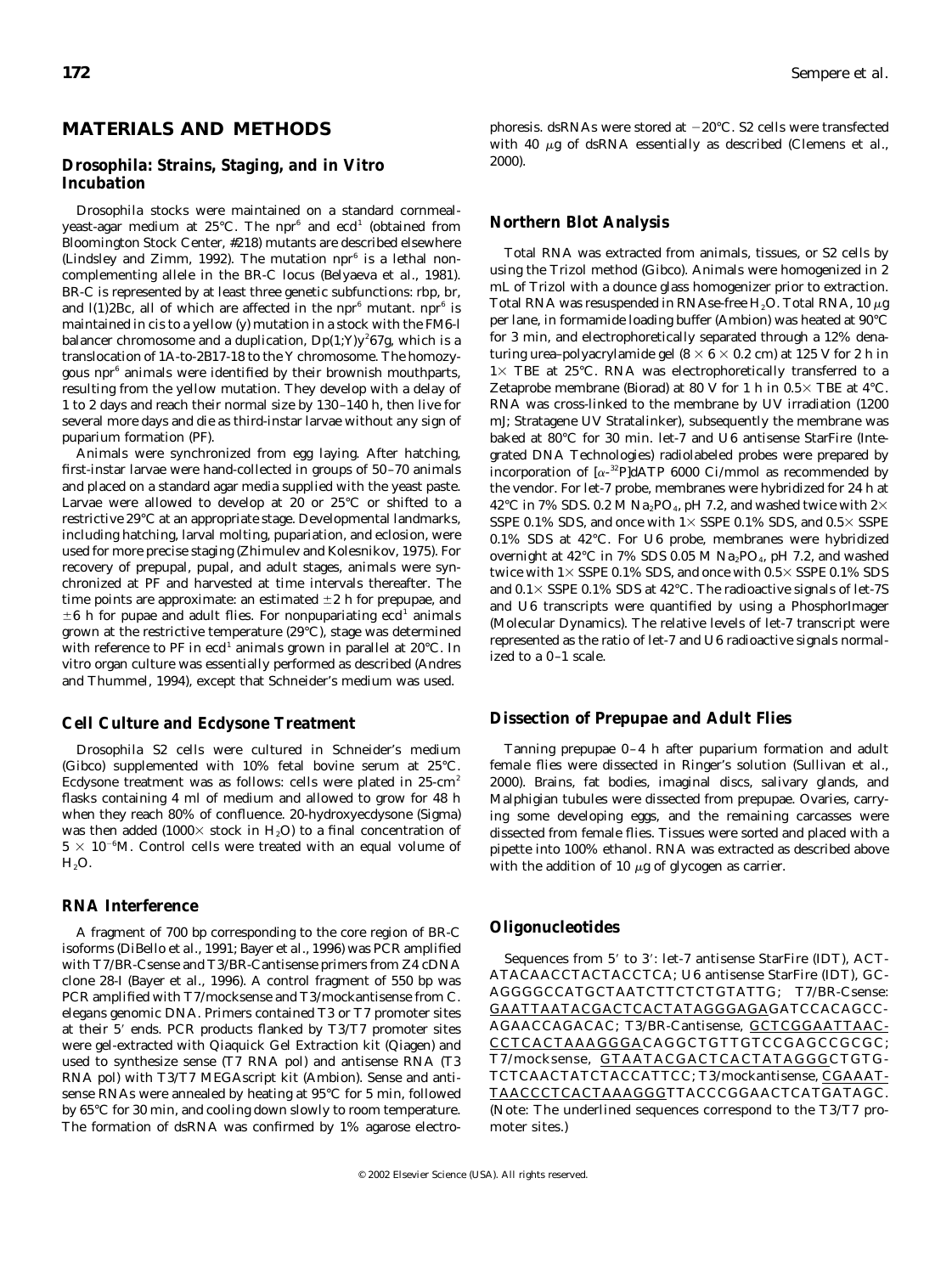## **RESULTS**

#### *The Expression of let-7 RNA Is Developmentally Regulated in Drosophila*

The gene products of *let-7* are two noncoding small RNAs of 21 (*let-7*S, short) and approximately 70 (*let-7*L, long) nucleotides. *let-7*S is the biologically active isoform (Reinhart *et al.,* 2000), which results from the processing of the precursor *let-7*L (Grishok *et al.,* 2001; Hutvagner *et al.,* 2001). Unless otherwise noted, we will use "*let-7* RNA" in reference to *let-7*S. *let-7* RNA is first detected in late third instar (L3) larvae (Pasquinelli *et al.,* 2000) around the time when a pulse of the steroid hormone 20-hydroxyecdysone (ecdysone) triggers puparium formation (PF) and the onset of metamorphosis. To explore the potential influence of ecdysone on *let-7* RNA expression, we determined the profile of *let-7* expression during a period from late third larval instar, through prepupal development (a period marked by the sequential expression of ecdysone-inducible genes; Thummel, 1996; Richards, 1997), to the adult stage. *let-7* RNA was first detected at low levels around 4 h before PF (Fig. 1). This stage coincides with a short period of high ecdysone titer that triggers PF (Richards, 1981; Riddiford, 1993). *let-7* RNA remained at low levels during prepupal development, and then rapidly accumulated to high levels throughout pupal development reaching a maximum of expression during the second day of pupal life. This rise in *let-7* RNA parallels a prolonged pulse of high-level ecdysone secretion (Richards, 1981; Riddiford, 1993). This correlation between the profile of *let-7* expression and the time course of changes in ecdysone titer suggests that ecdysone could induce *let-7* transcription.

#### *Ecdysone Is Required for Expression of let-7 RNA*

*ecd<sup>1</sup>* is a temperature-sensitive mutation (Garen *et al.,* 1977) that impairs the biosynthesis of ecdysone at restrictive temperature (29°C). To test whether reduced ecdysone at the end of the L3 stage affects the expression of *let-7* RNA, *ecd<sup>1</sup>* animals were transferred to 29°C at various times during the L3 stage to interfere with the generation of this ecdysone pulse. At the permissive temperature (20°C), *ecd<sup>1</sup>* animals pupariate around 230 h after egg laying (AEL). This time of PF was used as a reference for defining the duration of the L3 stage of *ecd<sup>1</sup>* animals. *ecd<sup>1</sup>* animals were synchronized at egg laying and reared at 20°C until they were transferred to 29°C in the early and mid L3 stage. These developmental stages are approximate, because *ecd<sup>1</sup>* animals grow more slowly and less synchronously than the wild type. The majority of *ecd<sup>1</sup>* animals that were upshifted in the early L3 stage remained as larvae (98%, 197 out of 200), and these *ecd<sup>1</sup>* retarded larvae were harvested at various times relative to PF of *ecd<sup>1</sup>* animals maintained at 20°C. *ecd<sup>1</sup>* animals upshifted in the mid-L3 stage produced a mixture of pupariating (40%) and nonpupariating (60%) individuals, and these were harvested separately. Wild-type animals reared at 20°C were upshifted as late L3 larvae for



**FIG. 2.** *let-7* RNA accumulation in  $ecd<sup>1</sup>$  homozygous animals upshifted during the third larval stage.  $ecd<sup>1</sup>$  animals reared at 20 $°C$ were transferred to 29°C during early and mid-L3 stage and harvested at time intervals after puparium formation (PF; 0 h). The time of PF for  $ecd<sup>1</sup>$  animals upshifted in the early L3 was defined by the time of PF of  $ecd<sup>1</sup>$  animals grown in parallel at  $20^{\circ}C$ .  $ecd<sup>1</sup>$ animals upshifted in mid L3 were harvested in two separated populations (nonpupariating and pupariating). The profile of *let-7* RNA accumulation in wild-type animals upshifted during the late L3 is shown for comparison.

comparison. Using Northern analysis of total RNA, we found that *let-7* RNA was marginally expressed in *ecd<sup>1</sup>* animals (Fig. 2) that failed to pupariate due to the absence of ecdysone. In contrast, *let-7* was expressed at much higher levels in pupariating *ecd<sup>1</sup>* animals (Fig. 2). This correlation between PF and *let-7* expression in *ecd<sup>1</sup>* animals suggests that these two events are triggered by the same pulse of ecdysone. This could reflect that the induction of *let-7* is mediated by the ecdysone signaling pathway. Alternatively, *let-7* expression could be activated by another developmental signal associated with PF and/or progression through metamorphosis. This issue will be addressed in the next section.

In *ecd<sup>1</sup>* pupae maintained at 29°C for more than 6 h after PF, levels of *let-7* RNA were reduced compared with the wild type (compare lanes 7–8 to 10–11 in Fig. 2), suggesting that a prolonged pulse of high ecdysone titer throughout pupal development may be required to sustain *let-7* expression. A similar reduction of *let-7* RNA levels was also observed in *ecd<sup>1</sup>* pupae transferred at different times after PF (data not shown).

## *Ecdysone Is Required for Expression of let-7 RNA in Organ Cultures of Third Instar Larvae*

We inferred from the absence of *let-7* RNA in nonpupariating *ecd<sup>1</sup>* mutants that ecdysone is required for *let-7* expression. To test this supposition, organ cultures from third instar larvae were incubated with ecdysone. Late L3 larvae were dissected to expose the internal organs to the medium (Andres and Thummel, 1994). After washes to remove ecdysone circulating in the hemolymph, organs were cultured in Schneider's medium with or without 5  $\mu$ M ecdysone, for various lengths of time (0–20 h). Levels of *let-7* RNA were examined by Northern analysis of total RNA recovered from these harvested organs. *let-7* was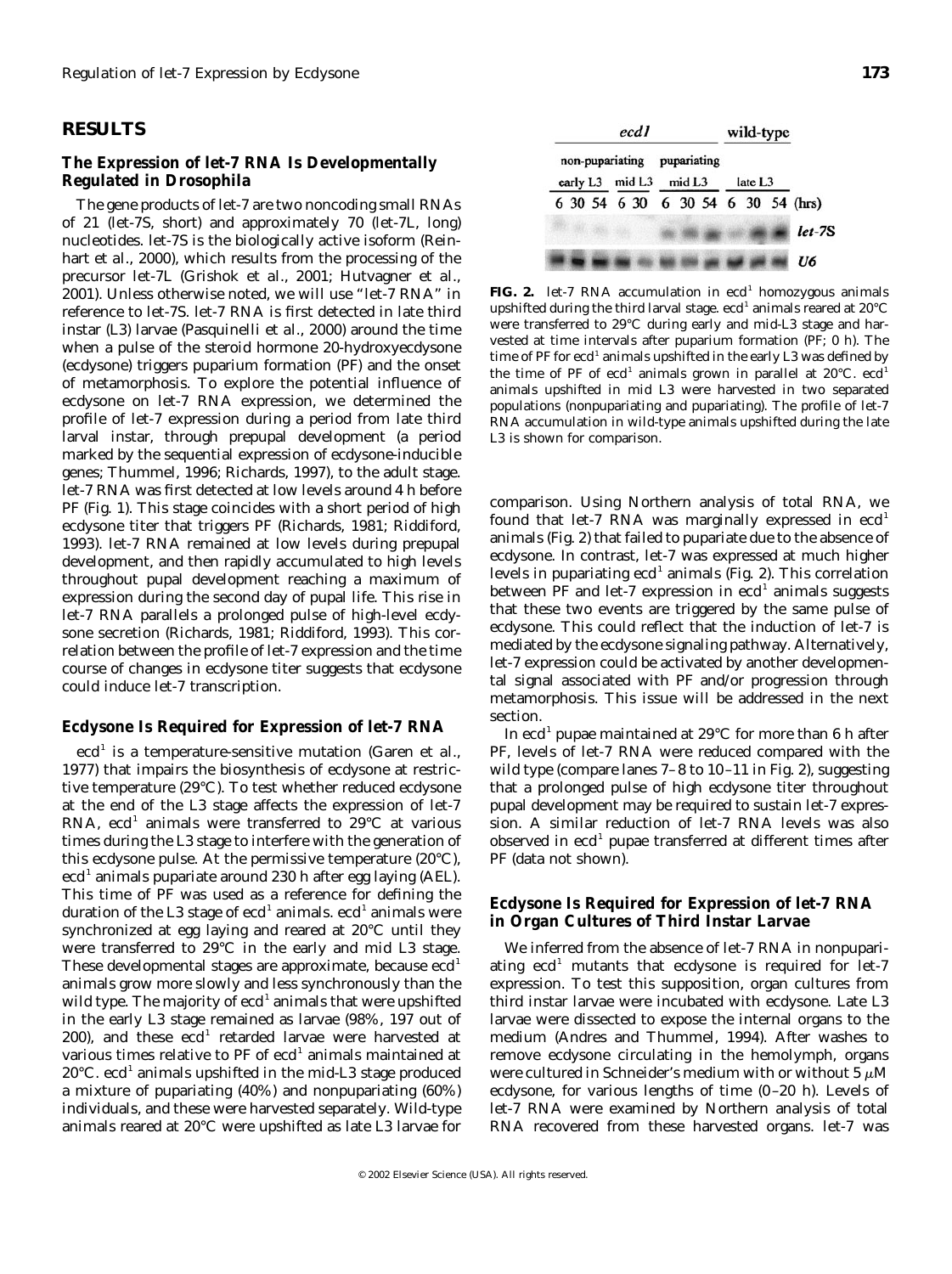

**FIG. 3.** Induction of *let-7* expression by ecdysone in organ cultures from late third instar larvae. Late L3 larvae were dissected and organs were cultured in Schneider's medium with (+Ecd) or without (-Ecd) 5  $\mu$ M ecdysone for the periods of time shown. Total RNA was harvested and *let-7* RNA was detected by Northern blot, with *U6* as loading control (see Materials and Methods).

already expressed at relatively low levels at the time of dissection (0 h), presumably due to the rising titer of ecdysone (Richards, 1981). *let-7* expression remained at this low level in organs incubated without ecdysone during the first 12 h (Fig. 3), and levels of *let-7*S and its precursor form (*let-7*L) decreased substantially at later times. In contrast, levels of *let-7* RNAs increased after 12 h in organs incubated with ecdysone. This increased accumulation likely results from increased transcription since levels of *let-7*S and *let-7*L increased coordinately.

## *The Early Ecdysone-Inducible Gene Broad-Complex Is Required for Expression of let-7 RNA*

The early gene, *Broad-Complex* (*BR-C*), is located at the top of the regulatory hierarchy in the ecdysone pathway and plays an essential role in regulating the expression of downstream targets (Belyaeva *et al.,* 1981; Zhimulev *et al.,* 1982). *BR-C* encodes four isoforms of a zinc finger transcription factor (Z1-Z4) (DiBello *et al.,* 1991; Bayer *et al.,* 1996) that not only control directly the expression of late genes, but that are also required for full expression of other early genes (Karim *et al.,* 1993; von Kalm *et al.,* 1994; Urness and Thummel, 1995; Crossgrove *et al.,* 1996; Dubrovsky *et al.,* 1996, 2001). To test whether *BR-C* is involved in mediating the response of *let-7* expression to ecdysone pulses, we determined the levels of *let-7* RNA in animals homozygous for a *BR-C* null mutation. Homozygous *npr6* animals are deficient in all four *BR-C* isoforms (Z1–Z4), rendering them unresponsive to the ecdysone pulse at the end of the L3, and hence they fail to pupariate. *npr<sup>6</sup>* animals remain as larvae for about 5–10 days after the normal time of pupariation and then die. *npr<sup>6</sup> /npr<sup>6</sup>* and *npr<sup>6</sup>* / animals were synchronized and harvested at various times relative to the time of PF (of the *npr<sup>6</sup>*/+ animals). *let-7* RNA was detected at very low levels in  $npr^6/npr^6$  animals, compared with  $npr^6/$ + siblings,

indicating that *BR-C* is required *in vivo* to activate *let-7* expression in response to ecdysone (Fig. 4). Interestingly, there was a slight increase of *let-7* expression in  $npr^6/npr^6$ animals 48 h after "PF," possibly corresponding to a rise of ecdysone titer. This suggests that other components of the ecdysone pathway could play a secondary role in *let-7* expression, independent of *BR-C*.

#### *Ecdysone Is Required for Initiation and Maintenance of let-7 RNA Expression in S2 Cells*

The above *in vivo* experiments suggest that ecdysone signaling is required for *let-7* expression, and that there is at least one intermediate player between ecdysone and *let-7* expression, the *BR-C* transcription factor. Next we asked whether ecdysone directly activates *let-7,* that is, does ecdysone act on a tissue and triggers the expression of *let-7* in that tissue, instead of initiating a signaling cascade resulting in the expression of *let-7* in another tissue? To address this, we examined the ability of ecdysone to initiate *let-7* expression in cultured S2 cells, which are known to be responsive to ecdysone (Cherbas and Cherbas, 1981, 1998; Vitek and Berger, 1984). S2 cells were incubated in the presence of ecdysone at a final concentration of 5  $\mu$ M for 6–62 h, and harvested every 6 h. *let-7* RNA was first detected at approximately 18 h after incubation with ecdysone, increased in level from 24 to 42 h, and reached a plateau at 42–54 h, and decreased thereafter (Fig. 5A). *let-7* RNA was not detected in untreated S2 cells (Fig. 5; data not shown). This result indicates that ecdysone induces *let-7* expression directly in cells to which it is applied. The long delay between the ecdysone primary action and *let-7* activation in S2 cells is consistent with the participation of intermediate regulators.

To test whether ecdysone is required to sustain *let-7* expression in S2 cells, we carried out a pulse-chase experiment. S2 cells were incubated for 24 h in the presence of 5  $\mu$ M ecdysone, and then divided into two cultures. From one culture, the medium was removed and replaced by an ecdysone-free medium. The other culture was kept in 5  $\mu$ M ecdysone for the remainder of the experiment. Northern blot analysis of total RNA showed a decrease in *let-7* RNA levels in S2 cells after removal of ecdysone from the



**FIG. 4.** Developmental profile of *let-7* RNA accumulation in *npr6* mutants.  $npr^6$ /+ animals were harvested at the late L3 and at time intervals during prepupal and pupal stages. *npr<sup>6</sup>/npr<sup>6</sup>* animals were harvested relative to the time of puparium formation (0 h) in *npr<sup>6</sup>*/+. *let-7* RNA was detected by Northern blot. The profile of *let-7* RNA in the wild type is shown for comparison.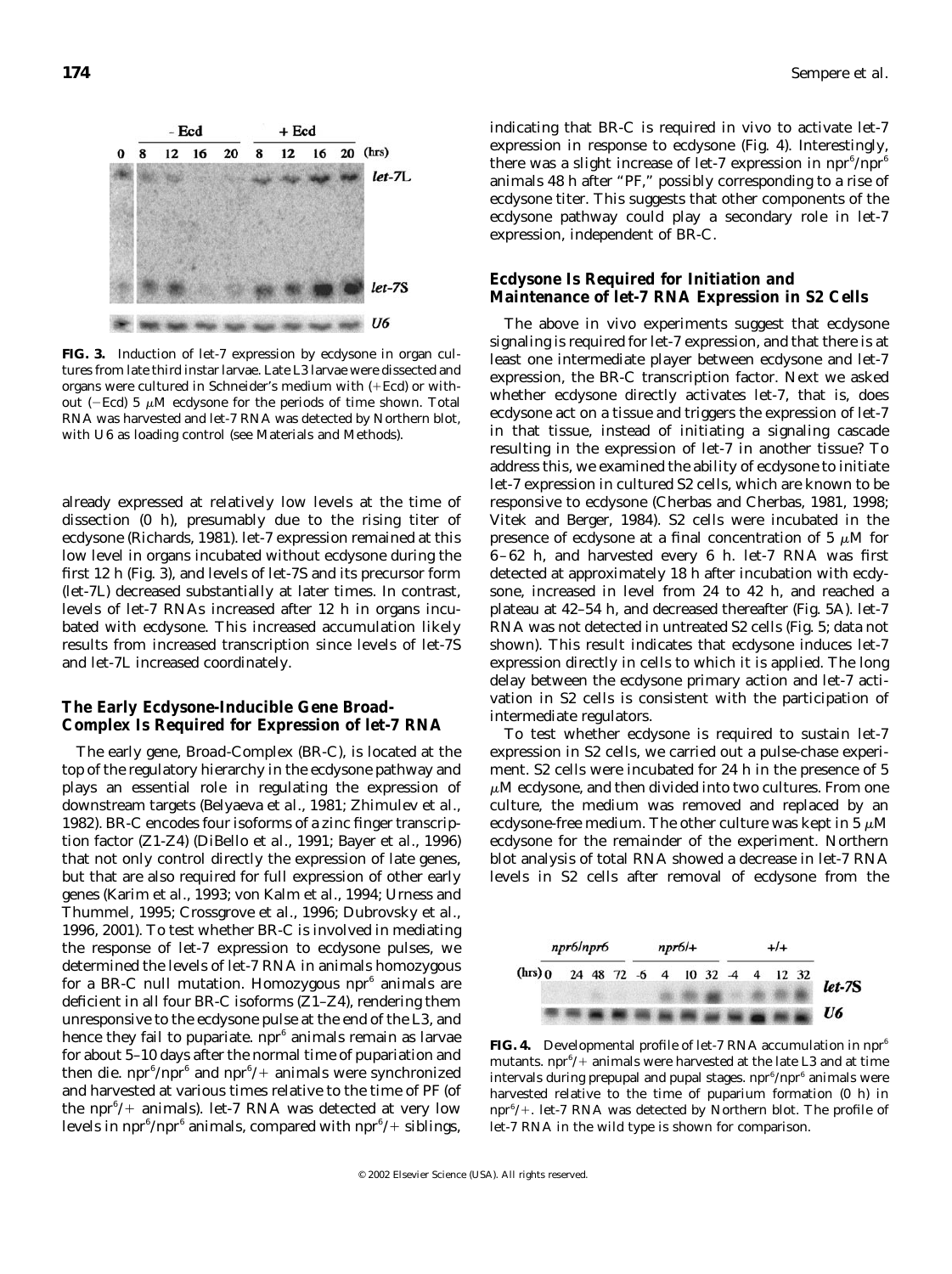

**FIG. 5.** Time course of *let-7* expression in S2 cells treated with ecdysone. (A) S2 cells were incubated in medium with 5  $\mu$ M ecdysone, harvested every 6 h, and total RNA was analyzed by Northern blot. *let-7* RNA is not detected in untreated cells (C24) harvested at 24 h relative to addition of ecdysone. (B) S2 cells were incubated with 5  $\mu$ M ecdysone for 24 h. At this time point, ecdysone was removed from the medium  $(-Ecd)$  and cells were harvested every 6 h. In parallel, cells were maintained in ecdysone  $(+Ed)$  for the length of the experiment and harvested at the same time points. *let-7* RNA is not detected in untreated cells harvested at 24 (C24) or 48 h (C48) relative to initial addition of ecdysone to treated cells. Dashed line shows the profile of *let-7* expression obtained in (A).

medium, compared with the cells maintained with ecdysone (Fig. 5B). The levels of *let-7*S and *let-7*L coordinately decreased. These results indicate that ecdysone is required for both the initiation and maintenance of *let-7* transcription in S2 cells.

## *Broad-Complex Mediates the Ecdysone-Dependent Regulation of let-7 RNA Expression in S2 Cells*

We found that *BR-C* is involved in relaying the ecdysone signal to trigger *let-7* expression *in vivo*. To determine whether a similar *BR-C*-dependent pathway mediates *let-7* activation in S2 cells, we inhibited *BR-C* activity by RNA interference (RNAi) (Fire *et al.,* 1998; Clemens *et al.,* 2000). S2 cells were transfected with a dsRNA corresponding to a

conserved sequence in all four *BR-C* transcript isoforms (DiBello *et al.,* 1991, Bayer *et al.,* 1996). Control cells were transfected with a nonspecific dsRNA (from an unrelated *C. elegans* sequence). After 30 min of incubation with dsRNA, cells were treated with 5  $\mu$ M ecdysone. In parallel, nontransfected cells were also treated with 5  $\mu$ M ecdysone. S2 cells were harvested for 32, 40, and 48 h after the addition of ecdysone, and total RNA was analyzed by Northern blotting. The profile of *let-7* expression was very similar in nontransfected cells and in cells transfected with nonspecific dsRNA (Fig. 6). However, *let-7* expression was dramatically reduced in cells transfected with dsRNA against *BR-C* (Fig. 6). This indicates that *BR-C* is required for ecdysone-dependent *let-7* expression in S2 cells. Since levels of *let-7*S and *let-7*L RNA coordinately decreased when *BR-C* activity was reduced by RNAi, *BR-C* likely affects transcription of *let-7* in response to ecdysone. The residual *let-7* expression in *BR*-C RNAi cells could be due to the ineffecient uptake of the dsRNA or the incomplete inhibition of *BR-C* activity. Alternatively, other components of the ecdysone pathway could contribute to *let-7* expression, consistent with the residual *let-7* expression observed in *npr<sup>6</sup>* mutant animals (Fig. 4).



**FIG. 6.** Profile of *let-7* RNA accumulation in S2 cells RNAi against *Broad-Complex*. (A) S2 cells were transfected with 40  $\mu$ g of dsRNA corresponding to a conserved region of all *BR-C* mRNA isoforms or a nonspecific dsRNA (mock) from *C. elegans*. Then cells were treated with 5  $\mu{\rm M}$  ecdysone, harvested 32, 40, and 48 h later, and levels of *let-7* RNA were analyzed by Northern blot. (B) Levels of *let-7* RNA in the different treatments shown in (A) (green line for dsRNA *BR-C*; blue line for dsRNA mock) are relative to those in nontransfected S2 cells treated with ecdysone (black line for no dsRNA).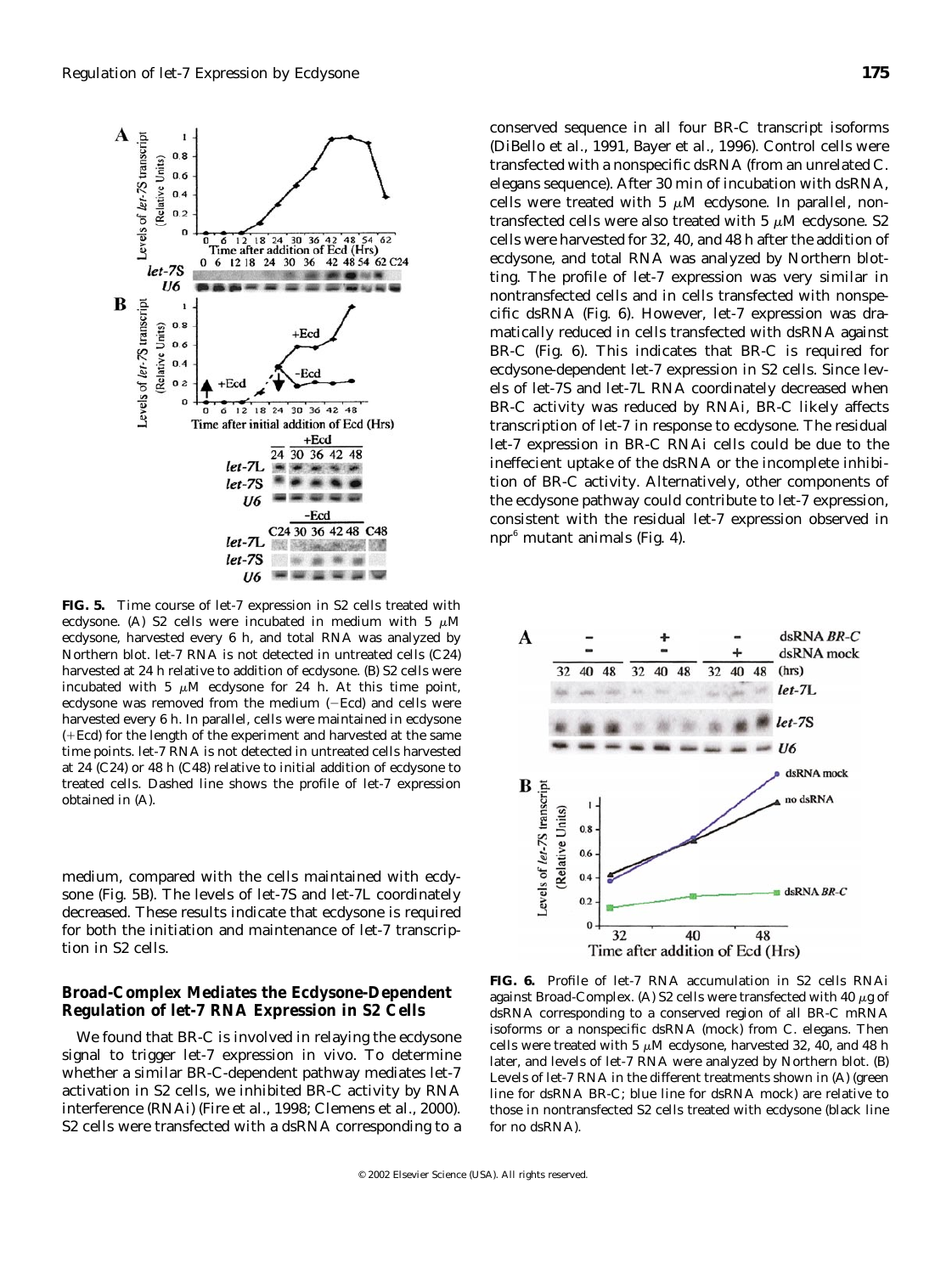

**FIG. 7.** Expression of *let-7* RNA in different tissues from early prepupae and adult animals. (A) Brains (B), imaginal discs (ID), fat bodies (FB), Malphigian tubules (MT), and salivary glands (SG) were dissected from early prepupa 0–4 h after puparium formation (PF). Total RNA was prepared and analyzed by Northern blot. Levels of *let-7* RNA in different tissues are relative to those in whole prepupa (PP) 0–4 h after PF. (B) Ovaries, carrying some developing eggs, were dissected from adult females. Levels of *let-7* RNA in ovaries and carcasses (tissues remaining after ovaries dissection) are relative to those in whole flies.

## *let-7 RNA Is Widely Expressed in Tissues That Respond to Ecdysone Signals during Metamorphosis*

Finally, we determined the tissue-specificity of *let-7* expression in prepupae and adult animals in order to correlate expression domains with function. We dissected tanning prepupae (0–4 h after PF) to obtain a variety of tissues: brains, imaginal discs, fat bodies, salivary glands, and Malphigian tubules. Levels of *let-7* RNA in these tissues were quantified by Northern analysis. *let-7* RNA was detected in all tissues examined, though at relatively higher levels in fat bodies and imaginal discs (Fig. 7A). The widespread expression of *let-7* RNA suggests that *let-7* could mediate diverse metamorphic processes, such as the terminal differentiation of imaginal discs and apoptosis of salivary glands and fat bodies. Levels of *let-7* RNA in adult ovaries and carcasses (tissues remaining after ovaries dissection) were quantified by Northern analysis. *let-7* is expressed in both somatic and gonadal tissues in the adult (Fig. 7B).

# **DISCUSSION**

We have presented several lines of evidence that both ecdysone and the early ecdysone-inducible gene *BR-C* are required for the expression of *let-7* RNA in *Drosophila*. This indicates that the ecdysone pathway regulates the temporal expression of *let-7* in the fly. Previously identified ecdysone-inducible genes include a series of transcriptional factors that are organized in a hierarchical network to control metamorphic processes (Thummel, 1996; Richards, 1997). In *C. elegans, let-7* is a translational repressor (Slack *et al.,* 2000), and so *Drosophila let-7* may mediate aspects of the hormonal control of metamorphosis by regulating gene expression post-transcriptionally.

Our primary evidence that *let-7* expression is triggered by the ecdysone pathway comes from two lines of experiments. First, mutant animals defective in ecdysone biosynthesis (Fig. 2) or in *BR-C* activity (Fig. 4) displayed reduced or absent *let-7* RNA levels. Second, sustained expression of *let-7* RNA in organ culture required the application of exogenous ecdysone (Fig. 3). These experiments did not rule out the possibility that *let-7* expression could be a collateral consequence of ecdysone signals, for example, as a consequence of pupariation or progression through metamorphosis. However, if this were the case, then we would not expect ecdysone-induced *let-7* expression in S2 cells, since S2 cells do not undergo morphogenesis. The finding that ecdysone induced *let-7* expression in S2 cells (Fig. 5) strongly suggests that ecdysone pathway triggers *let-7* expression within the cells exposed to the hormone, and independently of overt metamorphosis. The requirement of *BR-C* activity in animals (Fig. 4) and S2 cells (Fig. 6) for *let-7* RNA induction indicates that *BR-C* is an intermediate player between the ecdysone signal and activation of *let-7,* and that the *let-7* response to ecdysone exhibited in S2 cells likely reflects the same process as *in vivo*. One difference between the response to ecdysone in S2 cells and animals is that, in S2 cells, *let-7* expression begins about 24 h after the addition of ecdysone, while in animals, *let-7* expression begins about 4 h after the pulse of ecdysone at the end of the third larval stage. Components of the pathway mediating *let-7* activation by ecdysone in S2 cells may be relatively limiting compared to intact animals, and perhaps the concentration of ecdysone applied to S2 cells may not be as effective as that *in vivo* to activate *let-7* expression. Although we cannot rule out a role for RNA stability or processing in the induction of *let-7* by ecdysone, the simplest interpretation is that *let-7* induction occurs at the transcriptional level, since levels of *let-7* RNA and its precursor *let-7*L (Grishok *et al.,* 2001; Hutvagner *et al.,* 2001) increased or decreased coordinately, depending on the status of ecdysone signaling.

The timing of *let-7* expression is conserved in invertebrates, in that *let-7* RNA accumulates toward the end of larval development in flies, worms, and mollusks, coinciding with the specification of adult programs (Pasquinelli *et al.,* 2000). Although our results indicate that in dipterans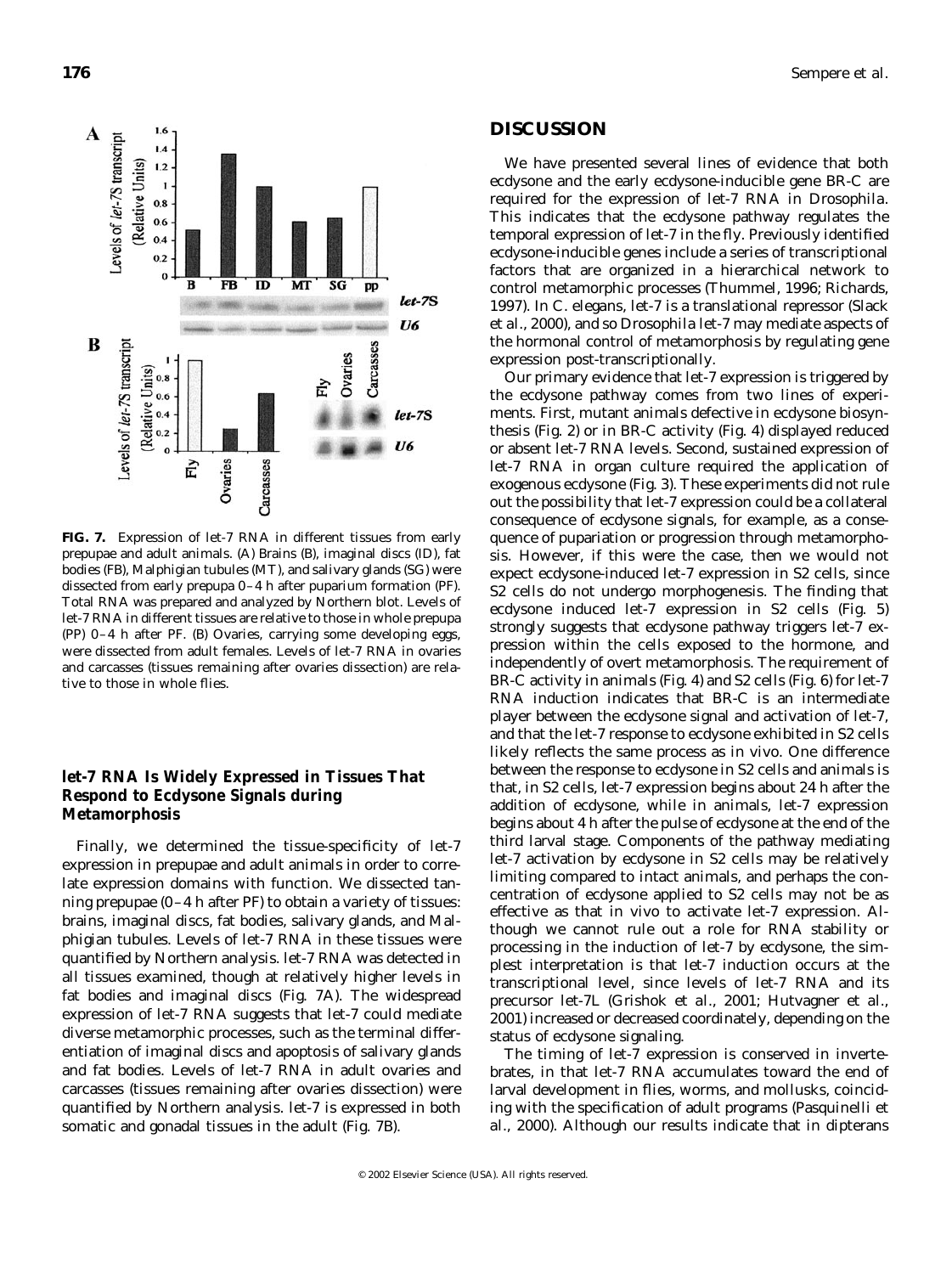*let-7* is induced by ecdysone, *let-7* expression could be coupled to other signals in other animals. In *C. elegans,* the timing of *let-7* expression is controlled partly by upstream components of the heterochronic pathway in conjunction with other regulatory signals (L.F.S. and V.A., unpublished observations). *daf-12,* an orphan nuclear hormone receptor (NHR) (Antebi *et al.,* 2000), is an upstream component of the heterochronic pathway implicated in the regulation of *let-7* expression. *DHR96,* the closest ortholog of *daf-12* in *Drosophila,* also encodes an orphan NHR (Fisk and Thummel, 1995). *DHR96* is one of the eight NHRs whose expression is regulated by ecdysone during metamorphosis (Thummel, 1995). *daf-12* and *dhr96* could represent an evolutionary conserved point of convergence in *C. elegans* and *Drosophila let-7* regulatory pathways. Whether *C. elegans* utilizes other components of the ecdysone pathway during its development remains an open question. More than 200 NHRs have been predicted in *C. elegans* (Sluder and Maina, 2001), and some of these are clear orthologs of *Drosophila* NHRs involved in metamorphosis, suggesting that they could play similar roles in *C. elegans*.

The increase in *let-7* RNA at pupariation in response to ecdysone/*BR-C* activity has suggested a potential role for *let-7* in *Drosophila* metamorphosis. In *C. elegans, let-7* promotes the larval to adult transition by downregulating *lin-41* protein levels. There are several complementary sites to *let-7* in the 3-UTR of *lin-41* mRNA to which *let-7* could bind to repress translation (Slack *et al.,* 2000). *lin-41* codes for a RBCC protein (Slack *et al.,* 2000) and is a founding member of the NHL domain family (Slack and Ruvkun, 1998). In *Drosophila,* there are three orthologs of *lin-41: dappled, brat,* and *mei-P26*. These *lin-41* orthologs appear to be involved somehow in growth suppression in flies; mutations in *dappled* and *brat* result in melanotic tumors (Rodriguez *et al.,* 1996; Arama *et al.,* 2000; Sonoda and Wharton, 2001), and mutations in *mei-P26* result in ovarian tumors (Page *et al.,* 2000), *dappled* and *brat* are expressed at the end of the third instar in fat bodies and ring gland (brain), and brain and wing imaginal discs, respectively (Rodriguez *et al.,* 1996; Arama *et al.,* 2000; Sonoda and Wharton, 2001). *mei-P26* is expressed in the germ line (Page *et al.,* 2000). These expression patterns overlap with that of *let-7* RNA (Fig. 7), suggesting that the *lin-41* orthologs could be *let-7* targets. Indeed, sequences in the 3-UTR of *dappled, brat,* and *mei-P26* resemble *let-7* complementary sites to which *let-7* could bind. Future work is required to determine whether *let-7* is a regulator of these and/or other genes and to assess the implications of this regulation in metamorphic processes, such as apoptosis, differentiation, and morphogenesis.

## **ACKNOWLEDGMENTS**

We thank C. Bayer for *BR-C* Z4 cDNA clone 28-I and R. C. Lee for dsRNA from *C. elegans,* L. Arratita, P. Epito-Perez, and members of the Ambros lab for helpful discussions. This work was

supported by Public Health Grant GM34028 (to V.A.) and USDA 9902555 (to E.M.B.).

## **REFERENCES**

- Ambros, V. (1989). A hierarchy of regulatory genes controls a larva-to-adult developmental switch in *C. elegans. Cell* **57,** 49–57.
- Ambros, V. (2000). Control of developmental timing in *Caenorhabditis elegans. Curr. Opin. Genet. Dev.* **10,** 428–433.
- Ambros, V., and Moss, E. G. (1994). Heterochronic genes and the temporal control of *C. elegans* development. *Trends Genet.* **10,** 123–127.
- Andres, A. J., and Thummel, C. S. (1994). Methods in quantitative analysis of transcription in larvae and prepupae. *Methods Cell Biol.* **44,** 565–573.
- Antebi, A., Yeh, W. H., Tait, D., Hedgecock, E. M., and Riddle, D. L. (2000). daf-12 encodes a nuclear receptor that regulates the dauer diapause and developmental age in *C. elegans. Genes Dev.* **14,** 1512–1527.
- Arama, E., Dickman, D., Kimchie, Z., Shearn, A., and Lev, Z. (2000). Mutations in the beta-propeller domain of the Drosophila brain tumor (brat) protein induce neoplasm in the larval brain. *Oncogene* **19,** 3706–3716.
- Ashburner, M., Chihara, C., Meltzer, P., and Richards, G. (1974). Temporal control of puffing activity in polytene chromosomes. *Cold Spring Harbor Symp. Quant. Biol.* **38,** 655–662.
- Bayer, C. A., Holley, B., and Fristrom, J. W. (1996). A switch in broad-complex zinc-finger isoform expression is regulated posttranscriptionally during the metamorphosis of Drosophila imaginal discs. *Dev. Biol.* **177,** 1–14.
- Belyaeva, E. S., Vlassova, I. E., Biyasheva, Z. M., Kakpakov, V. T., Richards, G., and Zhimulev, I. F. (1981). Cytogenetic analysis of the 2B3–4-2B11 region of the X chromosome of Drosophila melanogaster. II. Changes in 20-OH ecdysone puffing caused by genetic defects of puff 2B5. *Chromosoma* **84,** 207–219.
- Burtis, K. C., Thummel, C. S., Jones, C. W., Karim, F. D., and Hogness, D. S. (1990). The *Drosophila* 74EF early puff contains *E74,* a complex ecdysone-inducible gene that encodes two *ets*related proteins. *Cell* **61,** 85–99.
- Cherbas, L., and Cherbas, P. (1981). The effects of ecdysteroid hormones on *Drosophila melanogaster* cell lines. *Adv. Cell Culture* **1,** 91–124.
- Cherbas, L., and Cherbas, P. (1998). Cell culture. In "Drosophila: A Practical Approach," 2nd edition (D. B. Robers, Ed.). IRL Press, Oxford.
- Clemens, J. C., Worby, C. A., Simonson-Leff, N., Muda, M., Maehama, T., Hemmings, B. A., and Dixon, J. E. (2000). Use of double-stranded RNA interference in Drosophila cell lines to dissect signal transduction pathways. *Proc. Natl. Acad. Sci. USA* **97,** 6499–6503.
- Crossgrove, K.., Bayer, C. A., Fristrom, J. W., and Guild, G. M. (1996). The Drosophila Broad-Complex early gene directly regulates late gene transcription during the ecdysone-induced puffing cascade. *Dev. Biol.* **180,** 745–758.
- DiBello, P. R., Withers, D. A., Bayer, C. A., Fristrom, J. W., and Guild, G. M. (1991). The Drosophila Broad-Complex encodes a family of related proteins containing zinc fingers. *Genetics* **129,** 385–397.
- Dubrovsky, E. B., Dretzen, G., and Berger, G. M. (1996). The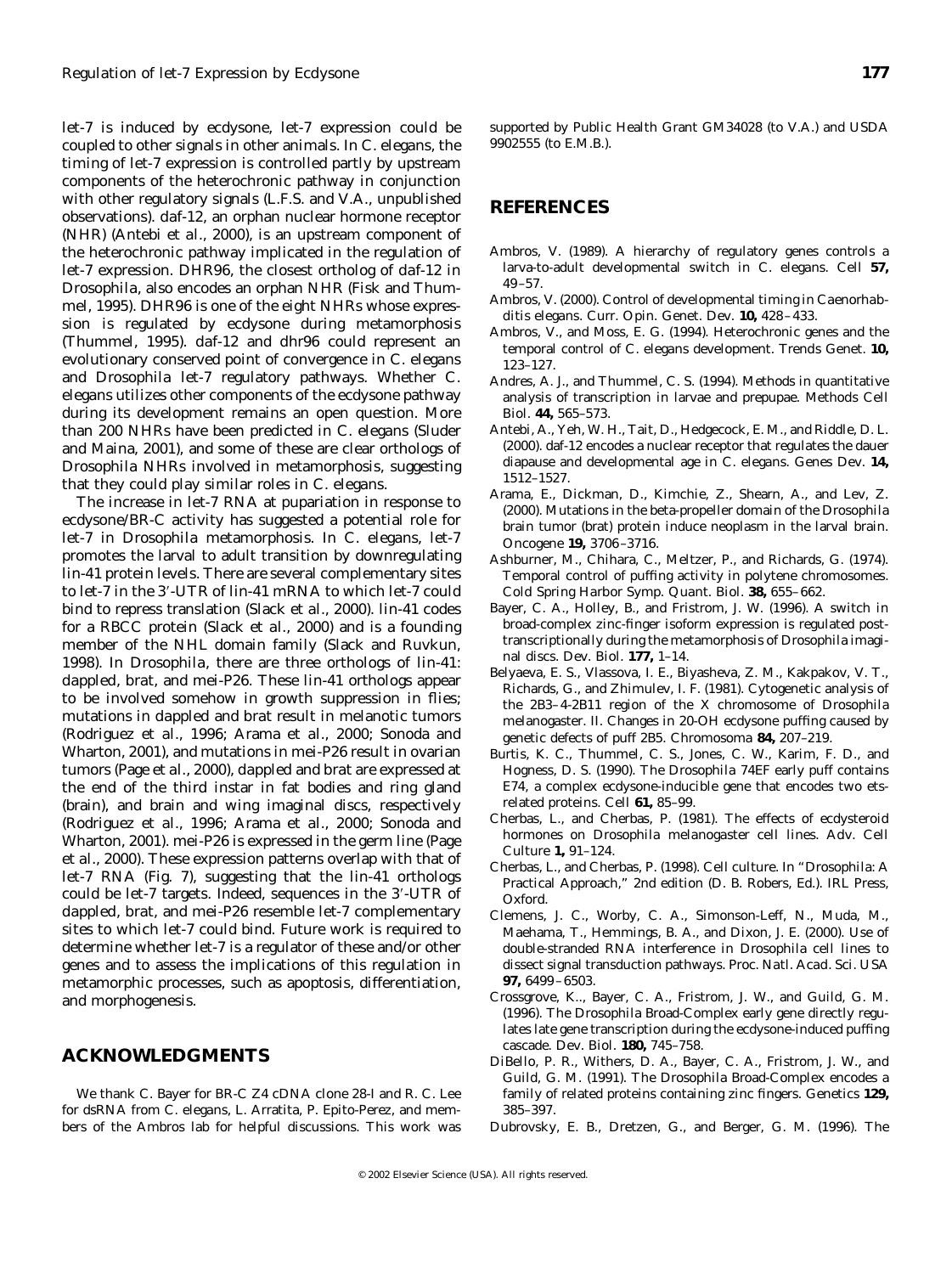*Broad-Complex* gene is a tissue-specific modulator of the ecdysone response of the *Drosophila hsp23* gene. *Mol. Cell. Biol.* **16,** 6542–6552.

- Dubrovsky, E. B., Dubrovskaya, V. A., and Berger, E. M. (2001). Selective binding of *Drosophila* BR-C isoforms to a distal regulatory element in the *hsp23* promoter. *Insect Biochem. Mol. Biol.* **31,** 1231–1239.
- Fire, A., Xu, S., Montgomery, M. K., Kostas, S. A., Driver, S. E., and Mello, C. C. (1998). Potent and specific genetic interference by double-stranded RNA in *Caenorhabditis elegans*. *Nature* **391,** 806–811.
- Fisk, G. J., and Thummel, C. S. (1995). Isolation, regulation, and DNA-binding properties of three Drosophila nuclear hormone receptor superfamily members. *Proc. Natl. Acad. Sci. USA* **92,** 10604–10608.
- Garen, A., Kauvar, L., and Lepesant, J. A. (1977). Roles of ecdysone in *Drosophila* development. *Proc. Natl. Acad. Sci. USA* **74,** 5099–5103.
- Grishok, A., Pasquinelli, A. E., Conte, D., Li, N., Parrish, S., Ha, I., Baillie, D. L., Fire, A., Ruvkun, G., and Mello, C. C. (2001). Genes and mechanisms related to RNA interference regulate expression of the small temporal RNAs that control *C. elegans* developmental timing. *Cell* **106,** 23–34.
- Ha, I., Wightman, B., and Ruvkun, G. (1996). A bulged lin-4/lin-14 RNA duplex is sufficient for *Caenorhabditis elegans* lin-14 temporal gradient formation. *Genes Dev.* **10,** 3041–3050.
- Hutvagner, G., McLachlan, J., Pasquinelli, A. E., Balint, E., Tuschl, T., and Zamore, P. D. (2001). A cellular function for the RNAinterference enzyme dicer in the maturation of the let-7 small temporal RNA. *Science* **293,** 834–838.
- Karim, F. D., Guild, G. M., and Thummel, C. S. (1993). The Drosophila Broad-Complex plays a key role in controlling ecdysone- regulated gene expression at the onset of metamorphosis. *Development* **118,** 977–988.
- Lee, R. C., Feinbaum, R. L., and Ambros, V. (1993). The C. elegans heterochronic gene lin-4 encodes small RNAs with antisense complementarity to lin-14. *Cell* **75,** 843–854.
- Lindsley, D. L., and Zimm, G. G. (1992). "The Genome of *Drosophila melanogaster*." Academic Press, New York.
- Moss, E. G., Lee, R. C., and Ambros, V. (1997). The cold shock domain protein LIN-28 controls developmental timing in *C. elegans* and is regulated by the lin-4 RNA. *Cell* **88,** 637– 646.
- Olsen, P. H., and Ambros, V. (1999). The lin-4 regulatory RNA controls developmental timing in *Caenorhabditis elegans* by blocking LIN-14 protein synthesis after the initiation of translation. *Dev. Biol.* **216,** 671–680.
- Page, S. L., McKim, K. S., Deneen, B., Van Hook, T. L., and Hawley, R. S. (2000). Genetic studies of mei-P26 reveal a link between the processes that control germ cell proliferation in both sexes and those that control meiotic exchange in Drosophila. *Genetics* **155,** 1757–1772.
- Pasquinelli, A. E., Reinhart, B. J., Slack, F., Martindale, M. Q., Kuroda, M. I., Maller, B., Hayward, D. C., Ball, E. E., Degnan, B., Muller, P., Spring, J., Srinivasan, A., Fishman, M., Finnerty, J., Corbo, J., Levine, M., Leahy, P., Davidson, E., and Ruvkun, G. (2000). Conservation of the sequence and temporal expression of let-7 heterochronic regulatory RNA. *Nature* **408,** 86–89.
- Reinhart, B. J., Slack, F. J., Basson, M., Pasquinelli, A. E., Bettinger, J. C., Rougvie, A. E., Horvitz, H. R., and Ruvkun, G. (2000). The

21-nucleotide let-7 RNA regulates developmental timing in *Caenorhabditis elegans*. *Nature* **403,** 901–906.

- Richards, G. (1981). The radioimmune assay of ecdysteroid titres in Drosophila melanogaster. *Mol. Cell. Endocrinol.* **21,** 181–197.
- Richards, G. (1997). The ecdysone regulatory cascades in Drosophila. *Adv. Dev. Biol.* **5,** 81–135.
- Riddiford, L. M. (1993). Hormones and Drosophila development. In "The Development of *Drosophila melanogaster*" (N. Bate and A. Martinez-Arias, Eds.), pp. 899–939. Cold Spring Harbor Laboratory Press, Cold Spring Harbor, NY.
- Rodriguez, A., Zhou, Z., Tang, M. L., Meller, S., Chen, J., Bellen, H., and Kimbrell, D. A. (1996). Identification of immune system and response genes, and novel mutations causing melanotic tumor formation in *Drosophila melanogaster. Genetics* **143,** 929–940.
- Ruvkun, G., and Giusto, J. (1989). The *Caenorhabditis elegans* heterochronic gene lin-14 encodes a nuclear protein that forms a temporal developmental switch. *Nature* **338,** 313–319.
- Segraves, W. A., and Hogness, D. S. (1990). The *E75* ecdysoneinducible gene responsible for the 75B early puff in *Drosophila* encodes two new members of the steroid receptor superfamily. *Genes Dev.* **4,** 204–219.
- Slack, F., and Ruvkun, G. (1997). Temporal pattern formation by heterochronic genes. *Annu. Rev. Genet.* **31,** 611–634.
- Slack, F. J., Basson, M., Liu, Z., Ambros, V., Horvitz, H. R., and Ruvkun, G. (2000). The lin-41 RBCC gene acts in the C. elegans heterochronic pathway between the let-7 regulatory RNA and the LIN-29 transcription factor. *Mol. Cell* **5,** 659–669.
- Slack, F. J., and Ruvkun, G. (1998). A novel repeat domain that is often associated with RING finger and B- box motifs. *Trends Biochem. Sci.* **23,** 474–475.
- Sluder, A. E., and Maina, C. V. (2001). Nuclear receptors in nematodes: themes and variations. *Trends Genet.* **17,** 206–213.
- Sonoda, J., and Wharton, R. P. (3-15-2001). Drosophila Brain Tumor is a translational repressor. *Genes Dev.* **15,** 762–773.
- Sullivan, W., Ashburner, M., and Hawley, R. S. (2000). "Drosophila Protocols." Cold Spring Harbor Laboratory, Cold Spring Harbor, NY.
- Sulston, J. E., and Horvitz, H. R. (1977). Post-embryonic cell lineages of the nematode, *Caenorhabditis elegans. Dev. Biol.* **56,** 110–156.
- Thomas, H. E., Stunnenberg, H. G., and Stewart, A. F. (1993). Heterodimerization of the Drosophila ecdysone receptor with retinoid X receptor and ultraspiracle. *Nature* **362,** 471–475.
- Thummel, C. S., Burtis, K. C., and Hogness, D. S. (1990). Spatial and temporal patterns of *E74* transcription during *Drosophila* development. *Cell* **61,** 101–111.
- Thummel, C. S. (1995). From embryogenesis to metamorphosis: The regulation and function of Drosophila nuclear receptor superfamily members. *Cell* **83,** 871–877.
- Thummel, C. S. (1996). Files on steroids—*Drosophila* metamorphosis and the mechanisms of steroid hormone action. *Trends Genet.* **12,** 306–310.
- Urness, L. D., and Thummel, C. S. (1995). Molecular analysis of a steroid-induced regulatory hierarchy: The *Drosophila* E74A protein directly regulates *L71–6* transcription. *EMBO J.* **14,** 6239– 6246.
- Vitek, M. P., and Berger, E. M. (1984). Steroid and high-temperature induction of the small heat-shock protein genes in Drosophila. *J. Mol. Biol.* **178,** 173–189.
- von Kalm, L., Crossgrove, K., Von Seggern, D., Guild, G. M., and Beckendorf, S. K. (1994). The *Broad Complex* directly controls a